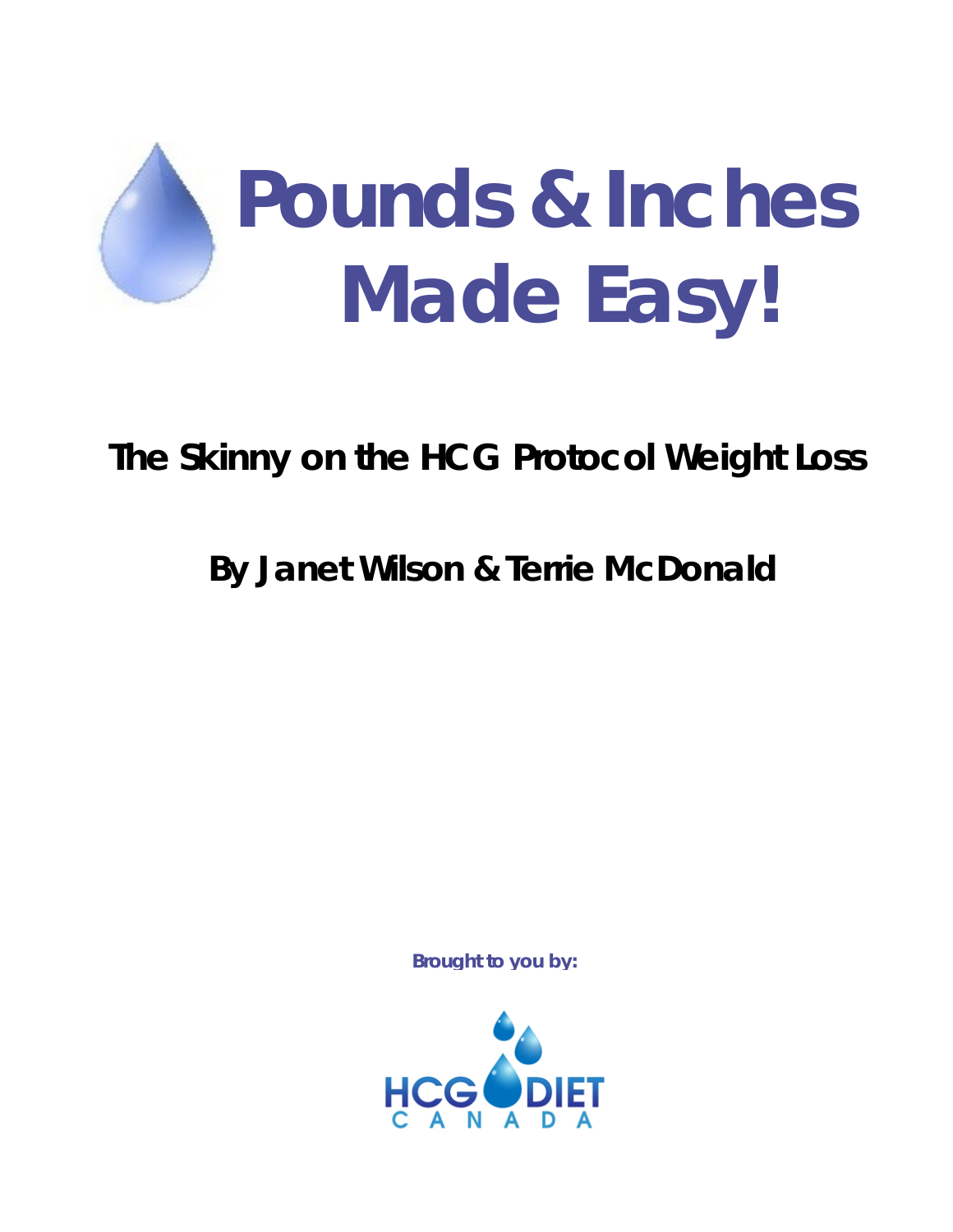## **Pounds & Inches Made Easy**

## **The Skinny on the HCG Protocol Weight Loss Cure**

Welcome to the life-changing HCG Protocol! Your success on the HCG Protocol is our #1 Priority.

You are here because you've decided that you're ready to take charge of your body and your life by reaching your ideal weight. To succeed, you first need to understand how and why the HCG Protocol works like no other diet and has a truly remarkable success rate of over 70%. You just need to commit to following the HCG Protocol step by step.

The HCG Protocol was developed by Dr. A.T.W. Simeons, a British Endocrinologist, who, during a lifetime of medical achievements, studied the effects of HCG (human chorionic gonadotropin) on weight loss. After years of research on thousands of patients he proved his theory that small doses of HCG tell the hypothalamus to unlock abnormal fat cells, which causes the fat to be released, burned, and eliminated by the body.

Dr. Simeons wrote about his findings in a book called, *Pounds and Inches: A New Approach to Obesity*. Please see the information section of www.HCGDIETCANADA.com.

Dr. Simeons believed that it is critical for those of us who want to lose weight to be in charge of our own treatment. If you don't know *why* you're doing something, it can be hard to stick to it, especially on the days when you feel like giving up or cheating is more convenient.

The HCG Protocol is simple and clear-cut, but every detail counts. It only takes a few weeks to reach your goal for each weight loss cycle, but there's no wiggle room during those few weeks. To understand why this is important, please read on to learn more about Dr. Simeons' findings on obesity.

## **What is Obesity?**

Based on his research and his hands-on experience with thousands of patients, Dr. Simeons found that people were looking at the obesity problem the wrong way.

Most of us think that we get fat simply because we eat too much. But Dr. Simeons believed that people eat too much because their body has developed a disorder called obesity. For many of us who are overweight, the real cause starts with an imbalance between the incoming fuel and the means to burn it, and then becomes a malfunction in our bodies that makes us store fat differently from thin people, even if we eat the same amount of food.

If you are one of the millions of people who suffer from obesity, you will probably have excess fat whether or not you "overeat." And once you are overweight, you can almost starve yourself to death without losing the fat that has ended up in the wrong places. Sound familiar? This may seem discouraging, but in fact it is an incredibly freeing insight for those of us who have felt guilty or judged because of our weight.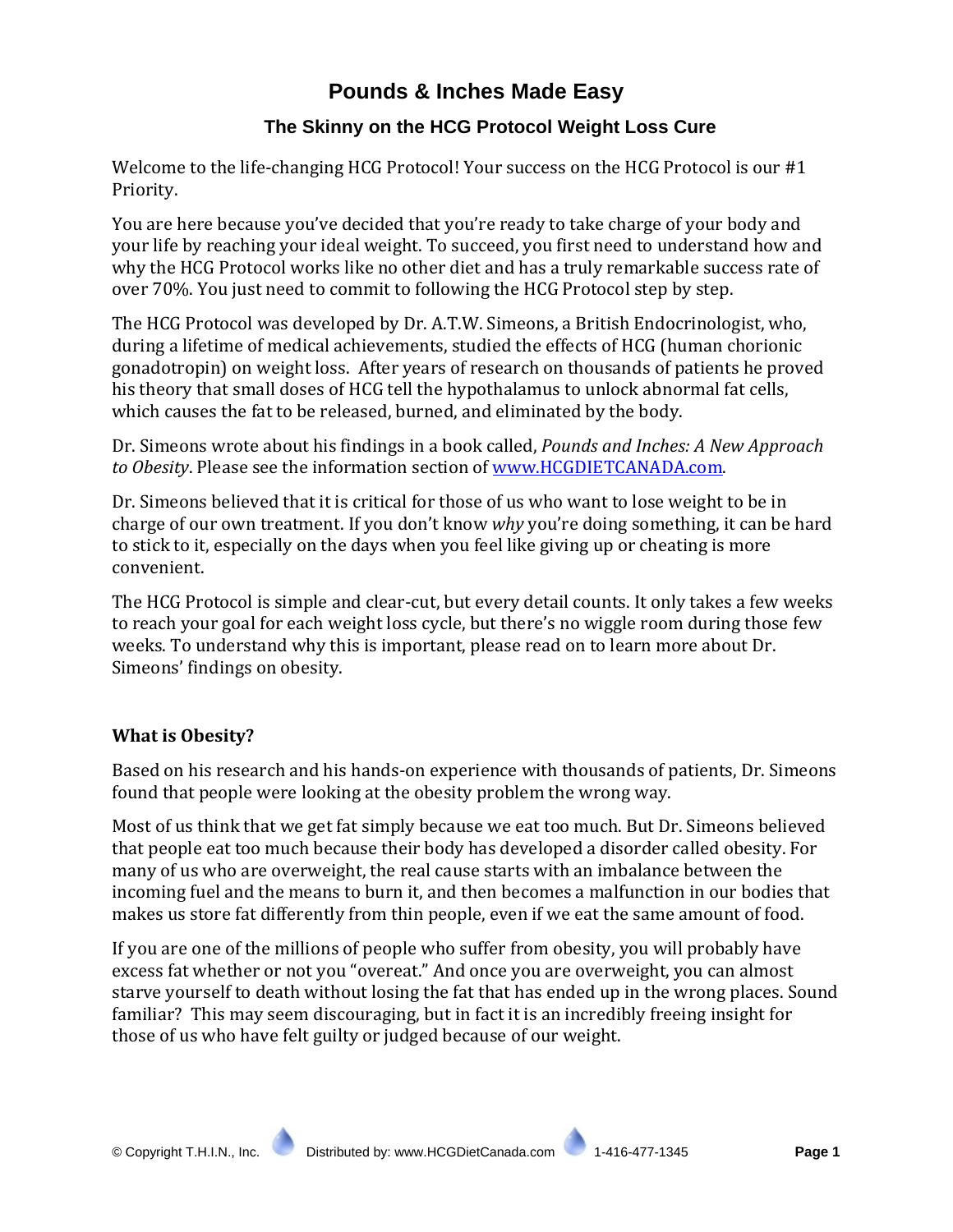You might wonder how and why this kind of disorder ever developed in the first place. Dr. Simeons traced it in part to when and what we eat. Primitive people ate mostly raw and unprocessed foods, probably a little at a time when they were actually hungry. It takes the body more time to process this kind of food, so the satisfaction from each meal lasted longer. Because they ate smaller meals, they didn't have a lot of excess fuel in their bodies to be stored and turned into fat.

In modern times, we began to sit down and eat a large meal three times a day, hungry or not. But the body doesn't need all this food right away, and all that excess cannot possibly be eliminated fast enough, so the extra calories are stored away as fat…too much fat. The over-processed foods we eat speed up this process because they are digested so quickly.

When this goes on too long, the body starts routinely converting its fuel to stored fat and it's almost impossible to change it back to the lean, mean digesting machine it once was!

## **Where in the Body is the Obesity Disorder Located?**

Dr. Simeons knew that obesity was the result of physical change in how the body processes food and stores fat. But he didn't know where in the body that change occurred. Was it a problem in the thyroid…the adrenal system…the pituitary glands?

He found that the body's instructions for using or storing fat are controlled by a part of the brain called the *hypothalamus.* Located deep inside the brain and about the size of an almond, the hypothalamus regulates many of our body's functions, like hunger, thirst, temperature, sleep cycles, and how the body uses and stores fuel in the form of fat.

This is where the problem of obesity begins, according to Dr. Simeons. The hypothalamus tells your body to take any fuel it doesn't absolutely need right now and store it away as fat. And then it pretty much forgets about it.

## **Three Kinds of Fat**

Actually, it's a little more complicated, because there isn't just one kind of fat in your body. Let's talk about the three kinds of fat.

Two of them are healthy, necessary fat. The first is *normal fuel fat*, the stuff that provides fuel for energy every day. If you didn't have this, you wouldn't have the energy to get through your day, climb the stairs, or take a walk in the park.

The second kind of healthy fat is *structural fat*. This cushions parts of the body like the internal organs or the pads and heel of the foot. If you lose this fat, it would hurt just to walk around.

Then we come to the third kind of fat – the fat that is not useful at all. This is the *abnormal or surplus fat* that shows as obesity. It has no purpose in the body, and the brain never directs your body to use it as fuel.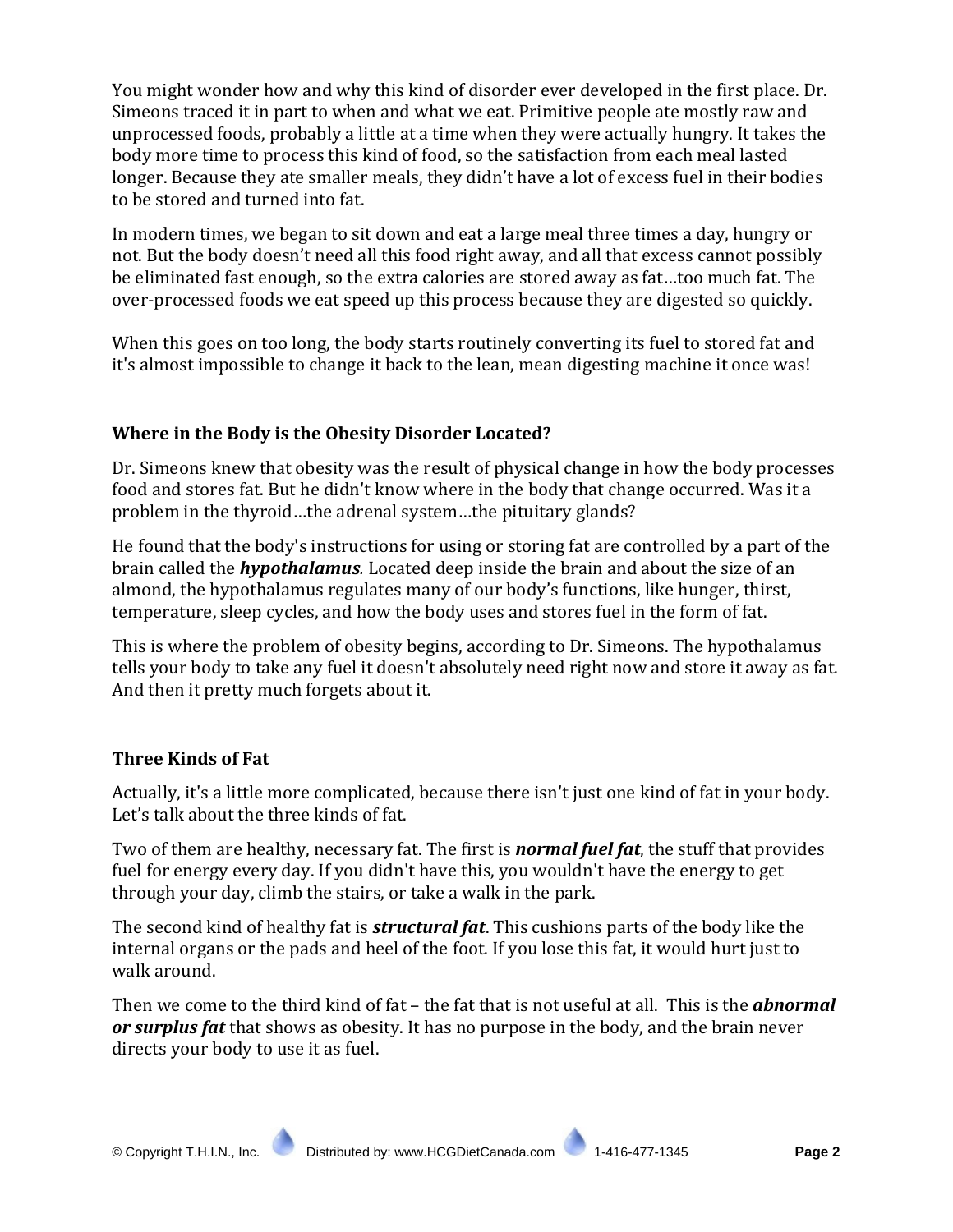In fact, abnormal fat is so stored away and forgotten that if you go on a diet to force your body to burn fat, that fat will not be touched until the other two fats – the ones you need – are gone. At that point, you are in starvation mode, which is extremely unhealthy.

To illustrate this point, Dr. Simeons tells the story of a patient he calls "The Emaciated Lady." When he first met her she was seated and he could only see the upper part of her body. She looked gaunt and bony, and he thought she must be suffering from cancer.

When she stood up, however, he saw that her lower body was very large. She had dieted and lost weight to the point of illness and exhaustion, but she had lost all the wrong fat. Dr. Simeons treated her with HCG and the diet plan for five weeks.

During that time, her hips reduced by eight inches and her entire body was reshaped as her abnormal fat was released and the body replenished the good fat she had lost by dieting. She looked healthy and proportional, but her weight didn't change by even one ounce!

## **What Triggers the Obesity Disorder?**

How does this problem happen in the hypothalamus that makes the body store too much fat and never use it? It seems to be inherited. Some children show signs of obesity while they are very young, even though they eat exactly as much as a non-obese child.

It can also be a side effect of an illness like diabetes, which is also related to the hypothalamus. Diabetes and obesity are often found together.

However, research has shown that the "normal" way of managing the use and storage of fat was thrown off track at some point by a major disruption during the normal supply and demand of food to the body.

For example, let's say you are a person who has always been active and you suddenly become inactive--maybe from an illness or a new job where you sit all day. If you keep eating the same amount of food, the balance of food, energy, and fat in your body suddenly changes – faster than your hypothalamus can adjust.

Or say you have the same level of activity, but you start eating much more food, or lots of over-refined foods that move quickly through the body. Again, your system is thrown out of balance. In both of these cases the body is getting more calories than it is able to use and store normally. So the extra goes into deep, abnormal storage—and stays there.

There are a few other causes that can trigger the obesity disorder in the hypothalamus. But whatever the trigger, the outcome is the same—the fuel/fat-processing part of the brain gets reprogrammed and it stops telling the body to process incoming fuel normally. Instead the new instructions are to lock away that energy for storage in deep reserves of fat that will soon show as obesity.

Unfortunately, this process isn't easy to reverse. Simply changing the amount of fuel going in will never reprogram the brain. Once the functions that cause obesity are established, simply reducing food intake will not cure the problem.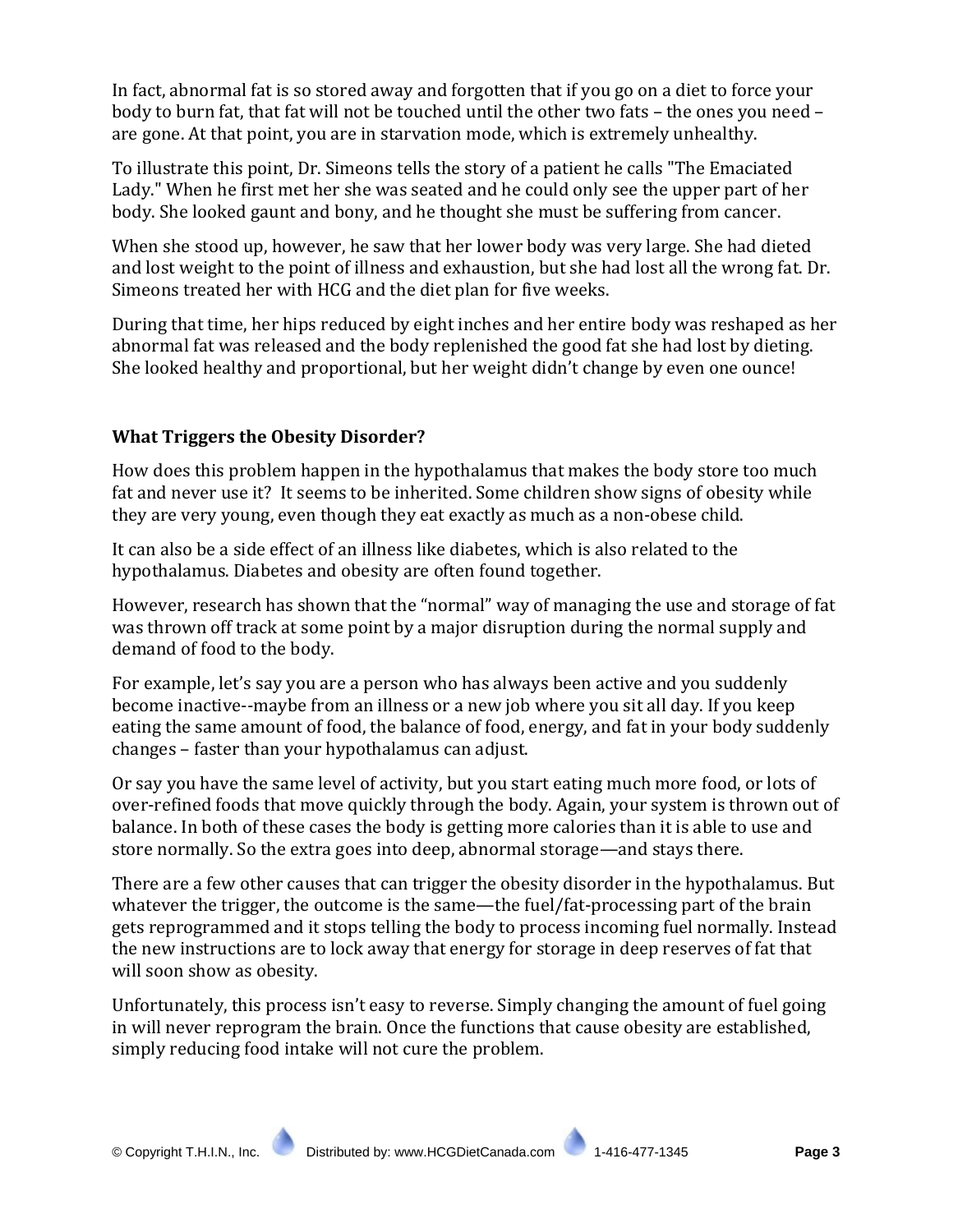#### **Other Symptoms of Obesity**

Two strange facts about obesity:

- Not everyone who is overweight is obese.
- Not everyone who is obese is overweight.

Some people are able to gain weight and lose it again quite easily. If you are one of the lucky folks who can lose weight and keep it off by going on a diet, that's probably a sign that you don't have the obesity disorder. You may eat too much sometimes, but your brain still stores the extra fat where you can release it again without too much trouble.

On the other hand, while you may think excess fat is the only sign of obesity, according to Dr. Simeons that isn't true. There is a list of symptoms that suggest a person has the obesity disorder–even if they are not fat. These include unusually large front teeth, dimples on both sides of the tailbone, double-jointed arms and knees, fatty deposits on the neck, arms, knees and pubic area, and stretch marks on the breasts, hips and shoulders.

Other possible signs of obesity are frequent headaches, arthritis, physical and mental lethargy, insomnia, feeling hungry too soon after eating, and craving sweet and starchy foods and/or alcohol. Fat isn't the only or even a necessary sign of obesity. It is actually possible to be obese without being fat.

#### **Discovering the HCG Treatment for Obesity**

Once Dr. Simeons figured out where in the body the disorder was located, he looked for a way to fix that broken process in the brain. He actually found the answer by accident, in a treatment that had been used for a totally unrelated problem.

Before his research into obesity, he had studied a group of young boys in India with a pituitary problem that caused them to have underdeveloped sexual organs. These boys also had many of the same symptoms Dr. Simeons saw in his obese patients, like excess fat and knock-knees. The small doses of HCG worked to correct the underdeveloped genitals.

But Dr. Simeons also noted the HCG greatly reduced the boys' appetites and changed how the fat on their bodies was distributed. HCG itself was not a new discovery, but the possibility that it might affect obesity was exciting!

HCG is a hormone produced by the placenta surrounding the fetus in pregnancy. Its job is to tell the hypothalamus to open the body's fat stores to feed the fetus when there isn't enough fuel coming in. In fact, an obese pregnant woman can actually eat less and lose weight without hunger because of the HCG in the body.

Dr. Simeons started testing with obese patients to find out if HCG was allowing the body to tap into the abnormal fat rather than the good fat stores. He found that patients who took small daily doses of HCG lost their appetites and often couldn't eat as many as 500 calories per day. They lost weight, and further tests showed that the loss was from the abnormal fat stores, not the structural fat.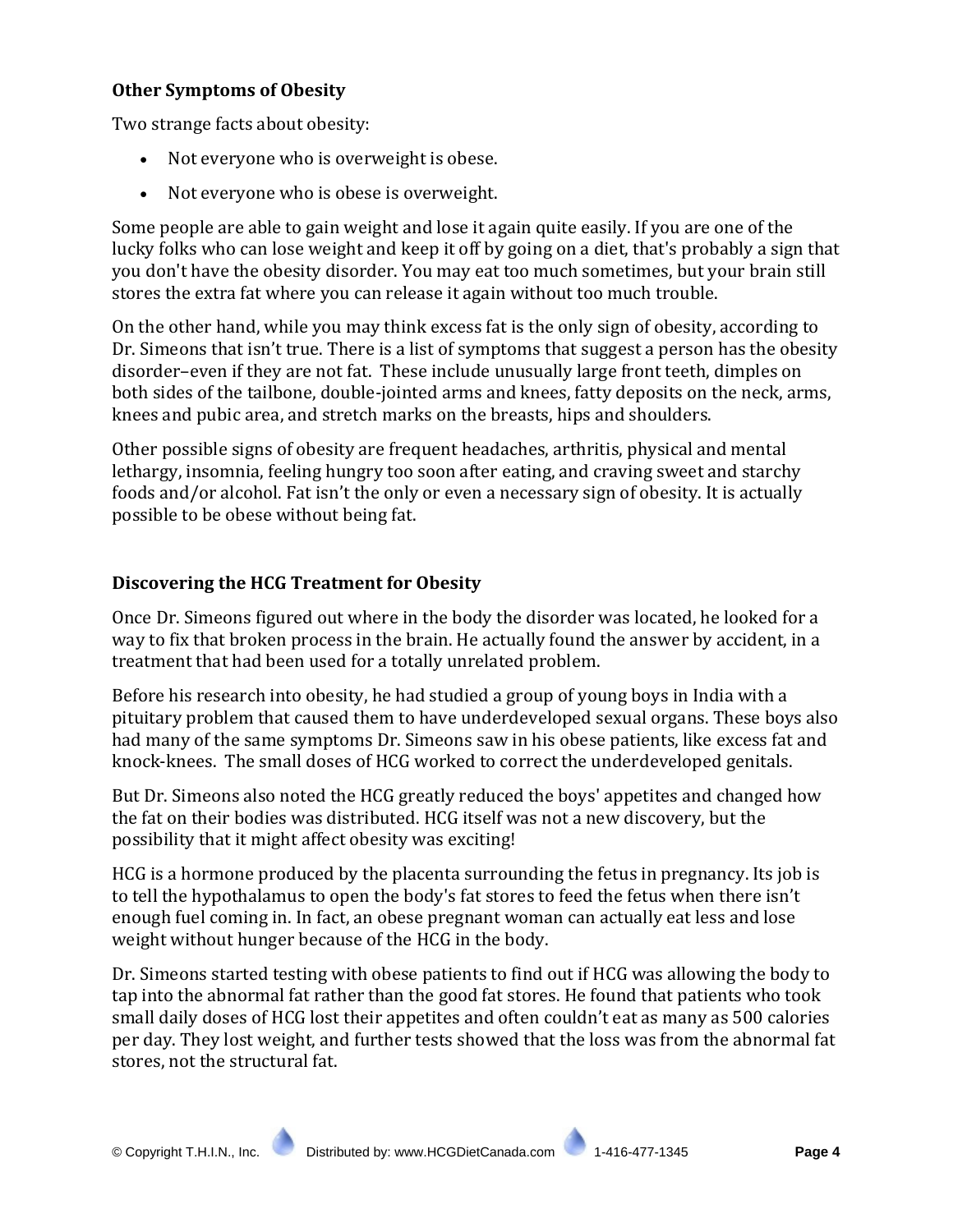However, it was also clear that HCG alone did not cure obesity. Dr. Simeons found that the HCG must be combined with a reduction of calories, fat, and carbohydrates so that the body starts to release and redistribute the stored fat.

Interestingly, many other physical complaints that obese people often have—gout, diabetes, arthritis, rheumatism, and high cholesterol—are also disorders of the hypothalamus. What's significant is that these disorders decrease or rarely occur in pregnant women—when HCG is present.

#### **How Does HCG Work?**

So how does HCG work and what does it do for those of us who aren't pregnant? When used for weight loss, a tiny dose of HCG tells your hypothalamus to release and mobilize abnormal stored fat, but not vital structural fat. Instead of relying on new fuel, the calories you need come from the stored fat released into the bloodstream.

When this happens, you feel full and you have little or no hunger, even with your daily food intake of 500 calories—as long as those 500 calories are from foods on the Protocol. The rest of what you need to burn each day is taken from stored fat. In fact, HCG releases anywhere from 3000 to 4000 calories a day.

You can take HCG several ways. In the 1950s, Dr. Simeons' gave his patients daily injections of HCG at a live-in clinic in Rome, Italy. But in the last ten years a homeopathic sublingual (under the tongue) form of HCG was created that has the same effects without requiring a prescription or daily shots – and is much less expensive.

In this book we have adapted Dr. Simeons' plan to the use of homeopathic drops, rather than daily injections, as this is the most popular and affordable form of HCG.

We assume that you're not seeing your doctor every day while you're on the HCG Protocol. If you are using the homeopathic drops, we encourage you to get a physical exam and baseline blood tests, and then follow up with your doctor in 6 to 12 weeks after you've stabilized at your new weight. The blood test results may surprise you!

Because you're not under a doctor's supervision, it's critical that you understand the process and follow it step-by-step. If you think you can lose weight by taking a few drops a day of HCG and eating less for a few weeks, you'll be disappointed. It doesn't work that way and doing it wrong can actually cause weight gain.

**You WILL have success with this Protocol, but you must be committed. You MUST follow the dosage and diet exactly as written. The specific foods and combinations were studied extensively by Dr. Simeons, and eating foods not on the list can cause the plan to fail or be much less successful.**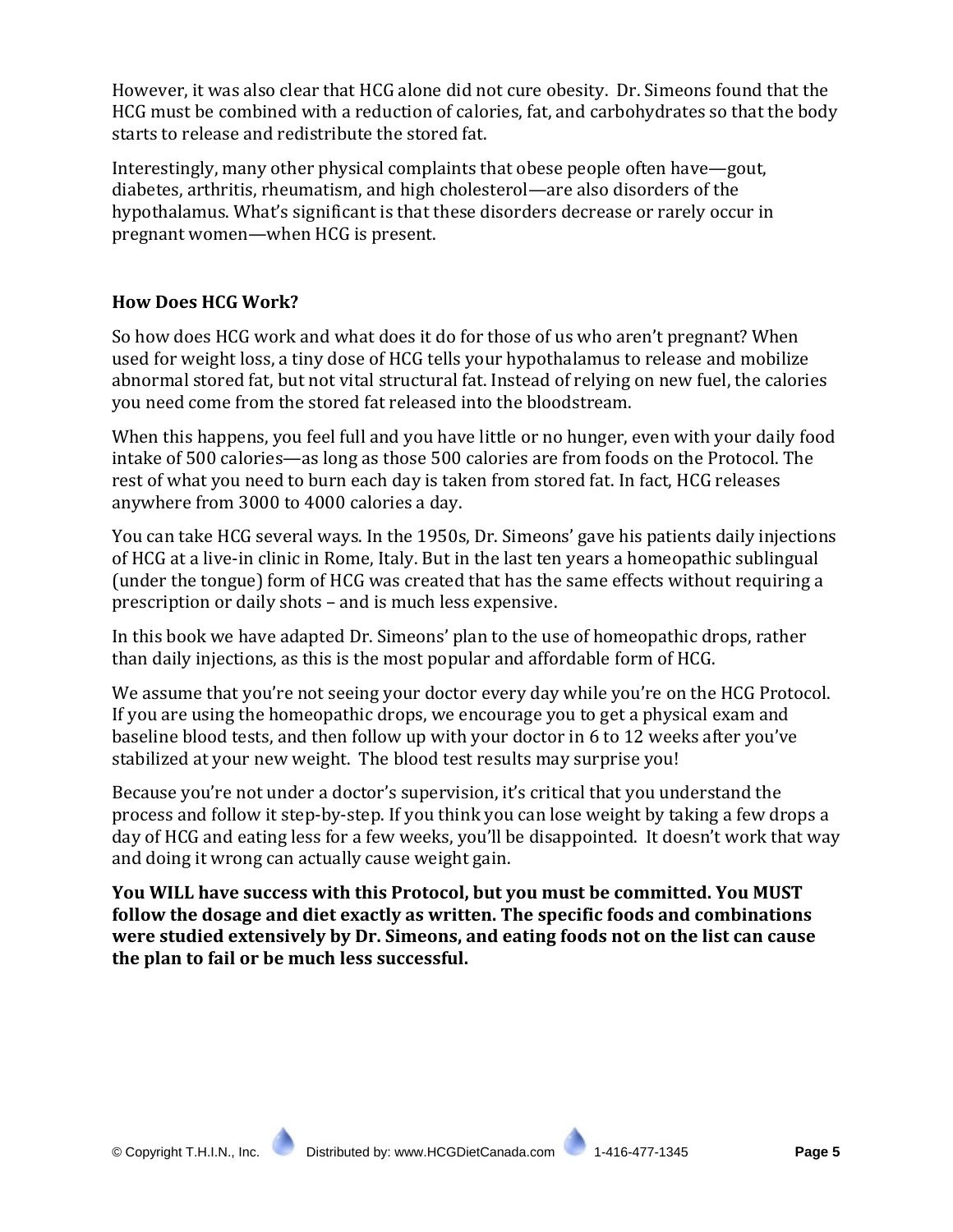#### **Homeopathic HCG Dosage**

If you want the best results with the least amount of hunger, you must know the facts about dosage. It is typical in this industry for a seller to advise a lower dosage just to make a higher profit. What looks like a cheap "26-Day Plan" comes at a great expense to the customer because there's just half or less of the actual amount of HCG needed.

The correct dosage of homeopathic HCG drops is actually *double* what most people sell who have never studied the protocol, don't offer any support to customers, and are just out to make a buck. The consequences of this are slower weight loss, more hunger, and a higher failure (dropout) rate for dieters.

Everyone agrees that 30 drops of homeopathic HCG equals the strength of 125IU of the HCG that is taken by injection (125IU is the dose Dr. Simeons gives in Pounds and Inches). That's where many people stop and so they totally miss the mark.

It is a known fact that when you put medicine under your tongue, it doesn't absorb into your bloodstream nearly as well as if you had injected it. It's broken down in the mouth by saliva and acid, and by the time you swallow it the ingredient is not active anymore.

This means that if you want to take something under your tongue that equals 125IU when it's in shot form, you have to increase, or double, the dosage. It's common sense.

All homeopathic products work best when lower amounts are taken in more frequent doses. With HCG, this means doubling the daily dose to 60 drops and taking it at different times during the day.

Our clients get a free calibrated 1.0 ml oral dropper with every order of HCG that easily replaces the dropper in the bottle of HCG drops. The daily dose of 60 drops is just under 3.0 ml. The best way to take homeopathic HCG is every 2-3 waking hours, so we simply divide 3.0 ml by six doses. That comes out to 0.5 ml per dose, six times a day.

If your lifestyle doesn't allow taking this many doses during the day, you can divide the 3.0 by 5 daily doses and take 0.6 ml per dose. Or you can divide 3.0 ml by 4 daily doses and take 0.75 per dose. Or you can divide 3.0 ml by 3 daily doses and take 1.0 ml per dose.

If you miss a dose or several doses, don't worry. Just take a larger dose as soon as you remember. You can take the drops all the way up until bedtime, so you'll have plenty of time to get your entire 3.0 ml for the day.

One other note about homeopathic HCG drops: You can't become immune to them like you can with the HCG shots. The shots must be stopped after 40 injections, but you can take the drops up to 60 days. Most people don't want to stay on the diet for that long because the food list doesn't have a lot of variety, but others want to lose the most amount of weight possible before going into maintenance.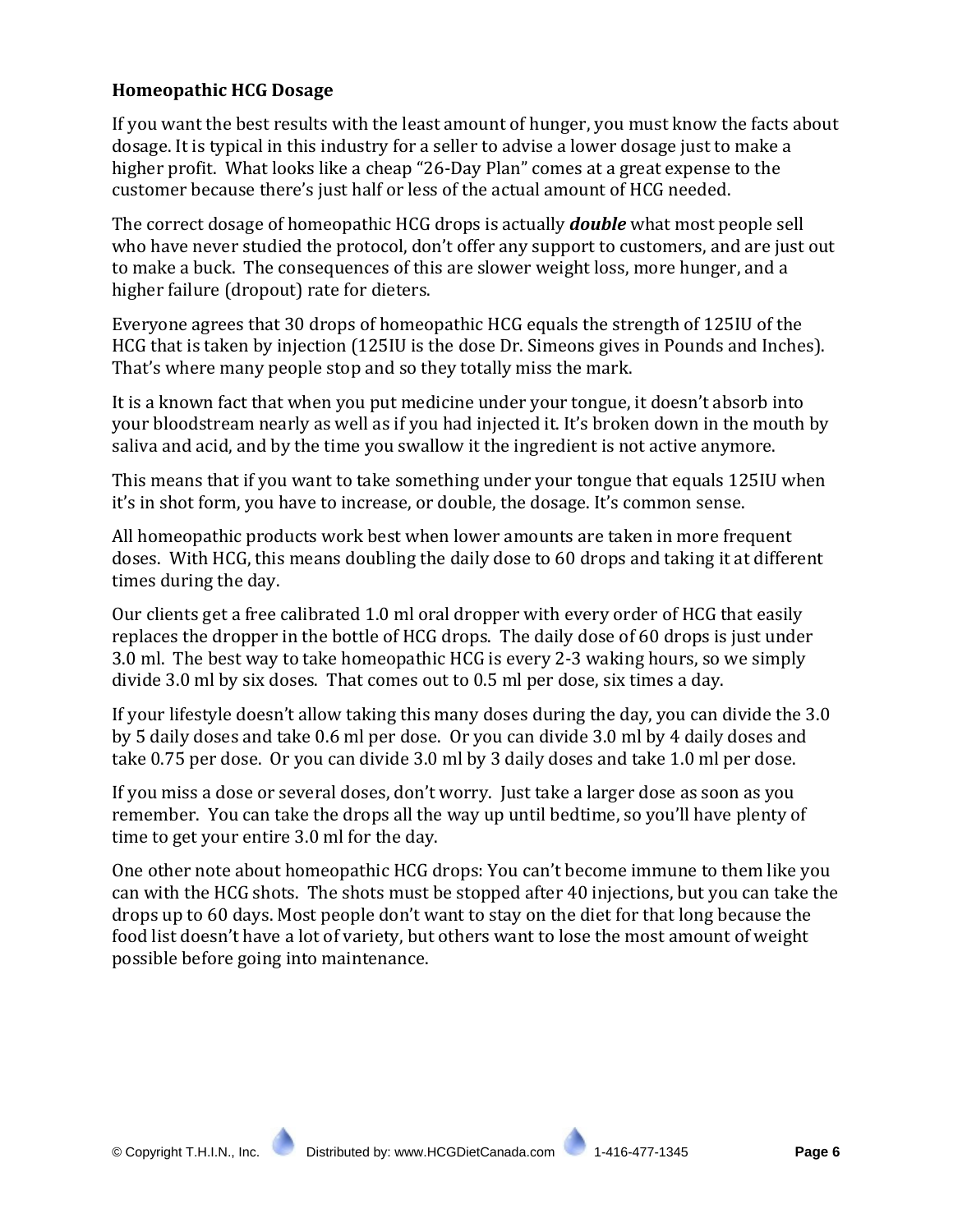#### **Plan Your Timeline**

How much weight do you want to lose? Depending on your goal, you have three choices:

- A 26-30-day plan if your goal is to lose from 20 to 30 pounds in one round
- A 43-48-day plan if you'd like to lose 25 to 40 pounds in one round
- A 60-day plan if you want to lose up to 40 pounds in one round (Dr. Simeons warns about the stress to the body of losing more than 40 lbs in a short amount of time.)

These weight loss ranges are averages. Some lose more, especially obese men, but some lose less, mostly those who have very little abnormal fat. Please note that **even if you have just 5-20 lbs of abnormal fat to lose, you must do a minimum of 26-days.** It takes 21 consecutive days of HCG while on the 500 calorie part of the diet for the protocol to work.

You can also add days or weeks to your plan. If you start out with the 26-day plan and decide you want to keep going to 43 or more days, just stay on the diet and keep taking the HCG. With the correct dosage, you will need two ounces of HCG for each 15-18 days you want to extend your round. If you are taking less than 60 drops per day, then you're not losing as much weight as you could be.

Set yourself up for success! You will want to study a calendar before starting HCG. Make sure that there are no important events, like weddings or vacations, while you're on the low calorie phase of the plan. Also, women need to plan around their "time of month" (TOM). The best time to start the HCG Protocol is right after your TOM is finished, but do make sure that you start at least two weeks before your TOM.

## **Let's Talk About Inches**

With all the focus on pounds and weight, it's easy to see how inches have taken a backseat to the almighty pound. We live in a world obsessed with the scale, but is your weight really what you see when you look in the mirror or try on a new pair of jeans? No! What you see is a bunch of inches strung together to make your parts the shape and size that they are.

What you will come to realize on this journey is that inches are much more special than pounds. Earlier in this book you read that HCG reshapes the body, which always causes a loss of inches but not always a loss of pounds. Remember the story of the emaciated lady?

When you lose 4-5 inches in your waist, you've dropped one size of pants, but you may have only lost a few pounds. Which would you rather have – smaller jeans or a smaller meaningless number on a scale?

Now you can see how important it is for you to take "before" pictures (front, side, rear views) AND measurements before you begin. You will want to take a picture after each round. Even if you never show the pictures to another soul, you may be glad you have a comparison to look at after each round.

We strongly urge you to measure each week. When the scale is moving slowly (week 2 is notorious for a slow scale), your tape measure will become your new best friend!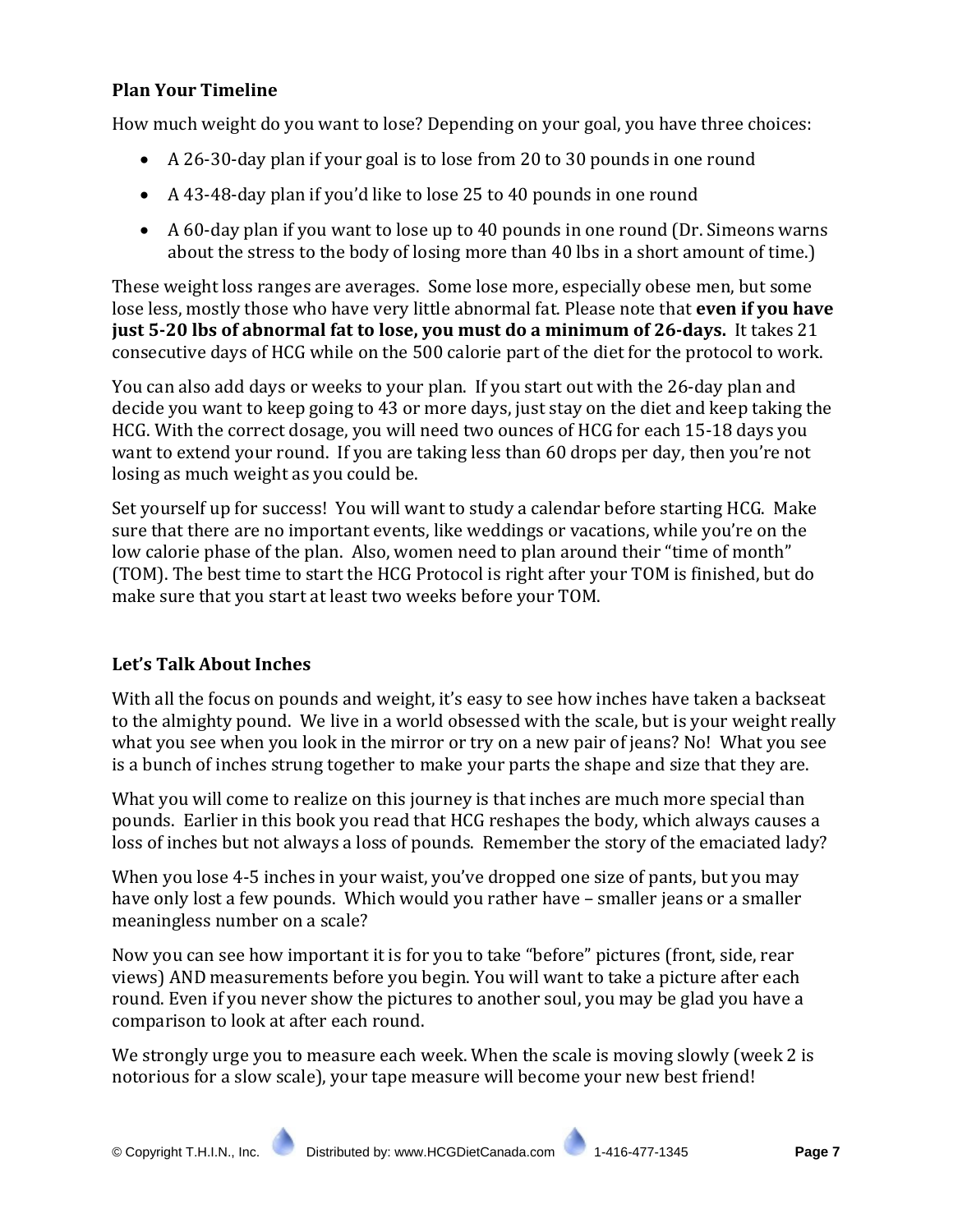Here are places to measure: Neck, Right and Left bicep, Upper Chest (at underarm level), Midriff (directly under bust line), Waist (smallest part), Hips, Right and Left thigh (at largest part), Right and Left knee (2 inches above knee cap), Right and Left calve (at largest part), and any "problem" areas not mentioned. Please see the information section of www.HCGDIETCANADA.com for more details.

## **The HCG Protocol Step-by Step**

Here is the layout of the plan – we'll go into detail in the next section:

Load Days (2 days with HCG) VLCD (Very Low Calorie Diet with HCG + 3 days without HCG) M1 (Maintenance 1 – 3 weeks no sugar/no starch without HCG) M2 (Maintenance 2 – 3 weeks of gradual introduction of sugar/starch without HCG) Life (Full integration of food)

## **Step 1: Load Days**

Days 1 and 2 are called *Load Days*. You may need more than two if for the past six months you have eaten low-fat/low calorie or you have a long history of yo-yo dieting with large weight swings. It's common for people to do three load days when doing back-to-back rounds of the protocol because they've just had 10-15 weeks of very healthy eating.

Most people gain 1 to 6 pounds during loading; however, it is possible to gain more than that AND it's also possible to lose weight on load days. Any weight you gain, you will quickly lose during the first few days of the diet.

o **HCG Drops:** Start taking HCG the morning of Day 1. If you do more than two load days, only take HCG on the last two days. Follow this schedule with the drops for the entire course. If you miss a dose, you can make up for it later or with a larger dose.

**Do not eat or drink anything for 15 minutes before or after taking the drops.** Take a total of 3 ml **PER DAY** (not per dose!) using your 1 ml calibrated dropper:

- 0.5 ml six times a day (every 2-3 waking hours) **or**
- 0.6 ml five times a day (every 2-3 waking hours) **or**
- 0.75 ml four times a day (every 3-4 waking hours) **or**
- 1.0 ml three times a day (every 4-5 waking hours)

Hold the drops under your tongue for 15-30 seconds, then swallow. It's that easy!

o **Food:** On Load Days you must eat as much fat as possible. Though this may sound like fun, it can be surprisingly difficult, especially on Day 2 when the HCG is starting to work, making you feel full.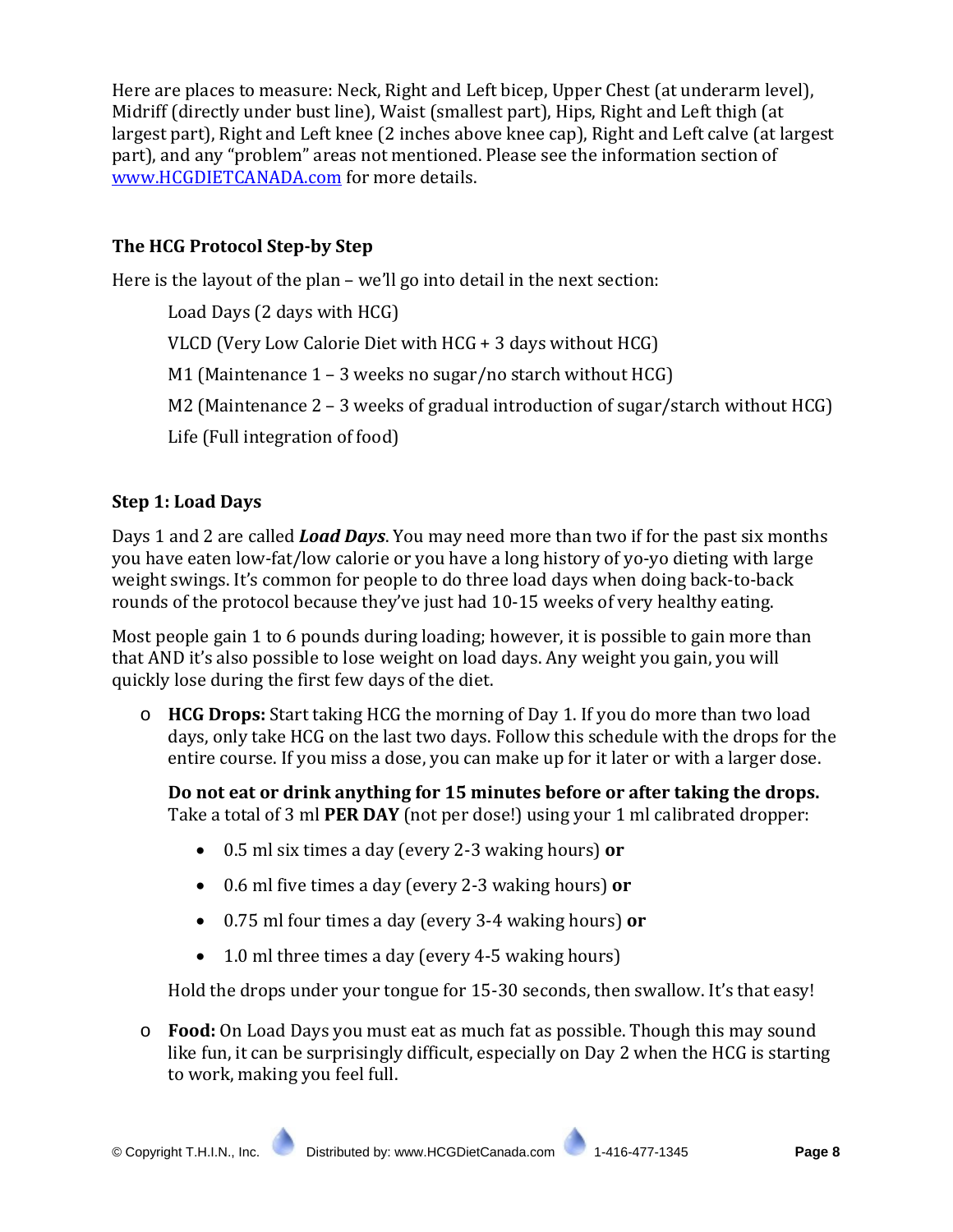You must eat more than you want to eat, much more than you would normally eat. This is your chance to indulge in all your favorite high-fat foods—bacon, eggs, cheese, butter, ice cream, sausage, nuts, mayonnaise, pizza (extra meat and cheese, leave the crusts), cheesecake, cream sauces, etc.

However, it's really important that you don't confuse sugar and carbohydrates with fat. This is not the time to eat baked potatoes, pasta, candy, cake, pastries, etc. If you fill up on starch and sugar instead, your body will not have enough excess fat to keep you from being hungry during your first week of VLCD.

We strongly suggest that you get a quart of heavy cream for the end of Day 2 because you won't want much else. Use it to make smoothies, hot chocolate or chocolate milk, or to saturate your coffee.

For a helpful list of food ideas for Step 1, please see the information section of www.HCGDIETCANADA.com.

## **Step 2: VLCD (Very Low Calorie Diet – 2 parts)**

The day after your last load day is your first day of VLCD. You will continue taking your drops during this time, and now you're in the weight loss phase of the plan. **You can stay on VLCD for up to 60 days but you MUST do at least 21 consecutive days,** without breaks or cheating, even if you have reached your goal.

## o **Part 1: VLCD Days with HCG**

During these days:

- **HCG:** Continue taking the HCG (3.0 ml per day)
- **Diet:** Follow the VLCD diet precisely. **Any deviations will affect the longterm result of resetting the body's metabolism, which means the possibility of gaining back the weight without much effort.**
- **Exercise:** Dr. Simeons encourages light exercise, like walking or yoga up to an hour a day, but it's not required. Two rules if you want to exercise: (1) If you haven't done any for the last few months, start slowly, and (2) Strenuous exercise—even if you have been doing it for 6+ months—will cause fatigue and weight gain, so no lifting other than light toning weights and no running or intense aerobic activity.
- **Water:** You must drink a minimum of two liters of water each day. If you drink caffeinated coffee or tea or if you exercise, you must increase your water intake to make up for the dehydration.
- **Personal Care Products:** Avoid personal care products that contain oils. This includes getting massages or facials, getting your hair colored, and using ointments for skin or other ailments. For a list of recommended oil-free items, please see the information section of www.HCGDIETCANADA.com.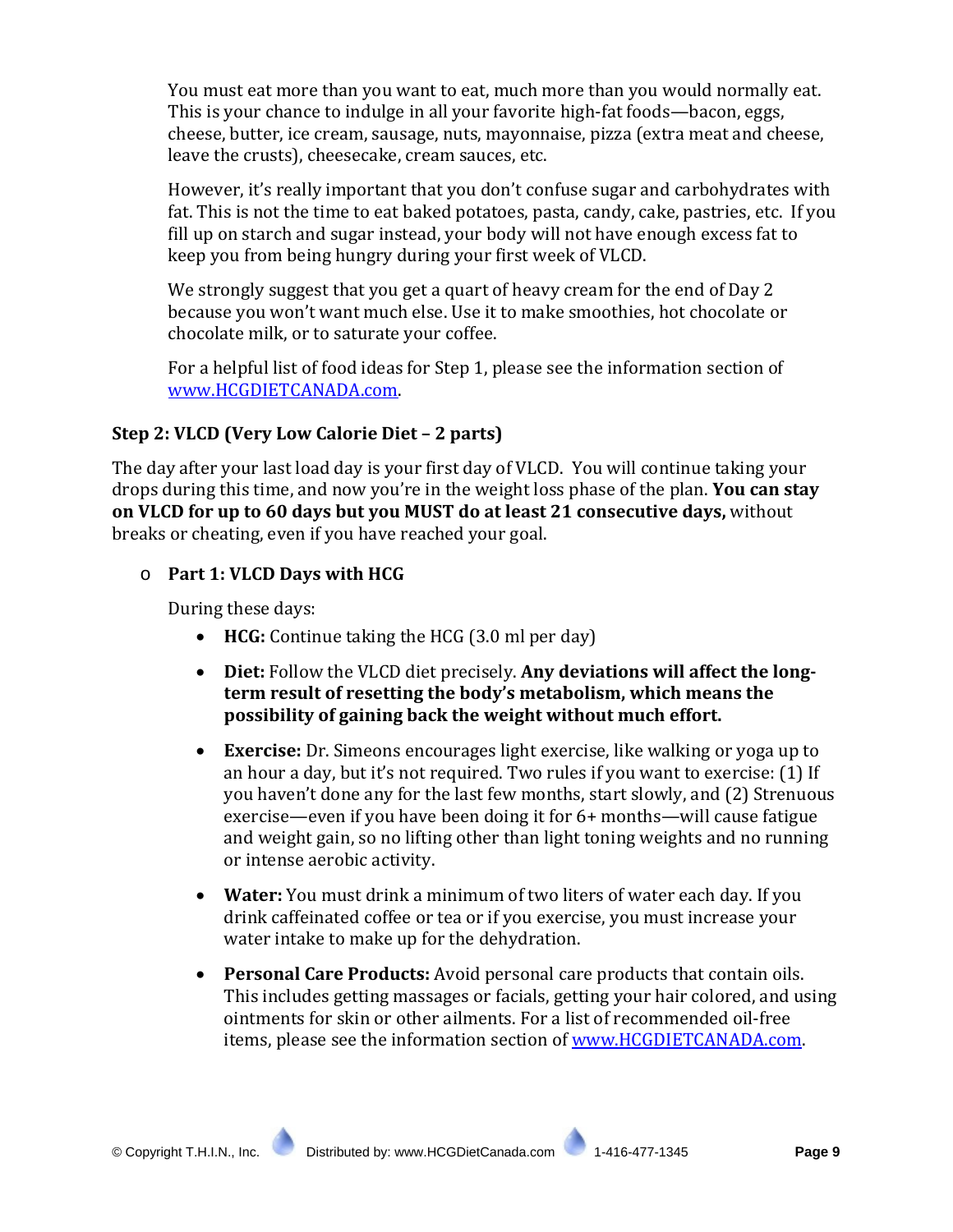• **Medicines & Vitamins:** Supplements are not necessary during VLCD and, some such products may slow your losses. If you feel that you MUST take supplements, you must ensure that they contain no sugar or starch. Avoid laxatives, diet pills, diuretics, cortisone, cough syrups/drops and over-thecounter meds. Take your prescription medications, including oral contraceptives. Aspirin is the only acceptable non-prescribed pain reliever. Steroids, hormones and antibiotics may stall weight loss and, in some cases, so only take them if required by your doctor.

#### o **Part 2: VLCD Days without HCG**

When you're ready to finish VLCD, whether you're at 21 days or up to 57 days, **you must take your last dose of HCG and stay on VLCD for 72 more hours**. This allows time for all of the HCG to leave your body before you start adding foods to your diet. Without these three days, you would start gaining weight on your first day of maintenance!

During these days:

- **LDW:** This stands for Last Drops Weight and is a very important number! Your LDW is the weight you were on the morning of your last dose of HCG. So if your last dose was Saturday night, your LDW is whatever the scale said on Saturday morning. Make note of this number and we'll talk more about it in the Maintenance section.
- **HCG:** No HCG during this time. You won't need it again until the next round, so if you're going to wait more than 4-6 months, store any open bottles in the refrigerator. Otherwise, no refrigeration needed.
- **Food:** Follow the VLCD diet precisely. The homeopathic HCG drops tend to leave the body faster than the HCG injections, so if you have intense hunger on the third day, increase your protein and vegetables at one or both meals, but don't eat anything that's not on the VLCD food list until it has been 72 hours since your last dose of HCG. This means if your last dose was at 7:00 p.m. on Monday, you can eat from the Maintenance food list for dinner on Thursday after 7:00!
- **Exercise, Water, Personal Care Products, and Medicines:** Same as above.

#### **The Very Low Calorie Diet (VLCD)**

The food plan must be followed exactly. You may have hunger during the first week, especially if you didn't eat enough fat on Load Days. That will go away after a few days.

You may also have symptoms like headache, skin rash, and light fatigue. These are signs that the body is cleaning out the toxins from your fat stores. The best remedy is to drink extra water to flush out the toxins. **If you have symptoms that you feel are too severe to be normal, contact us quickly for an evaluation** by one of our Certified coaches and a possible adjustment to your plan.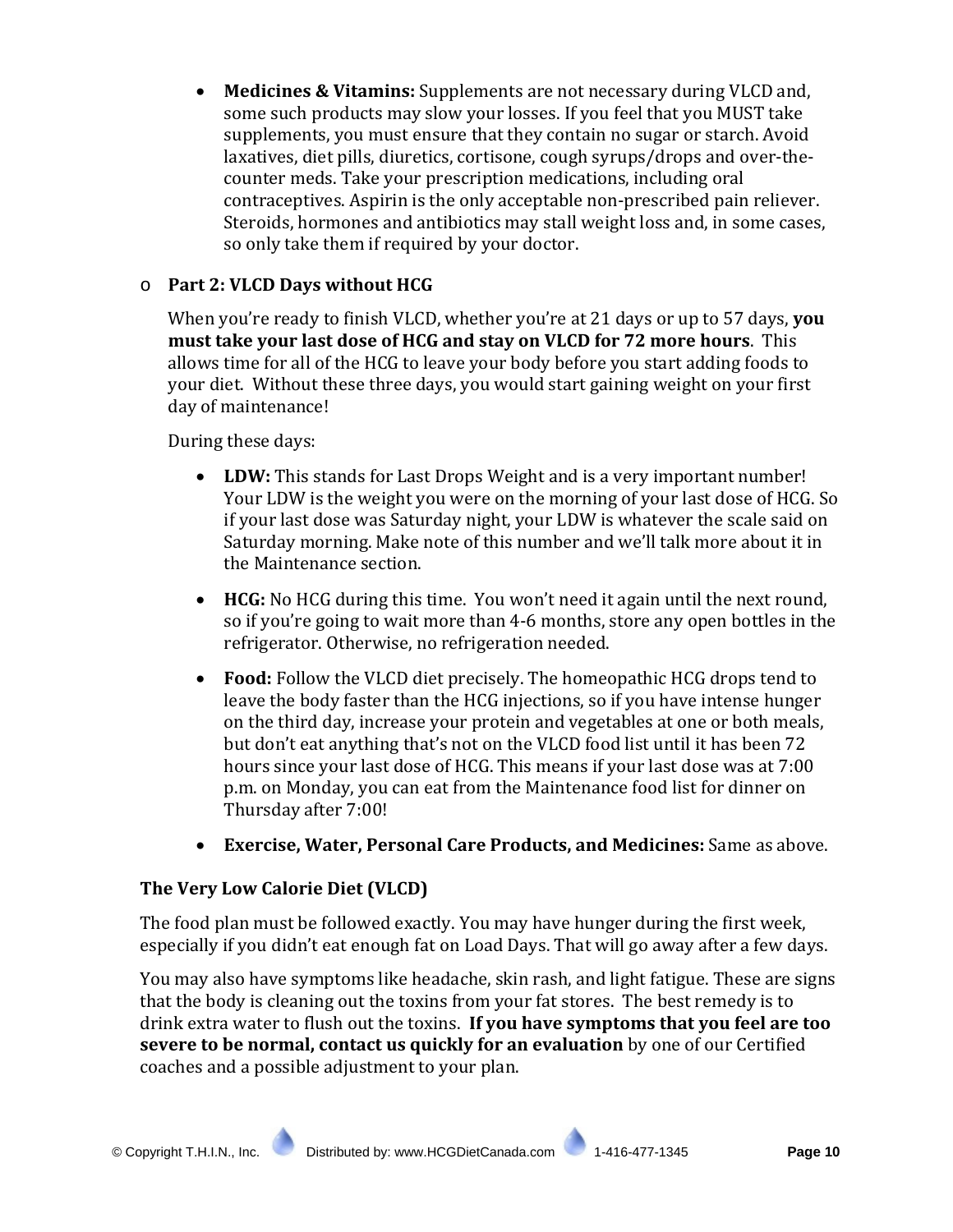#### **Breakfast may include:**

- Unlimited tea or coffee without sugar.
- One tablespoon of milk per day, not necessarily for breakfast.
- Artificial sweetener (only Stevia—we recommend Sweetleaf brand)
- Some enjoy one of their daily pieces of fruit at this time.

#### **Lunch includes:**

- **Protein:** 100 grams (3.5 oz) of totally lean meat. It must be weighed raw and all visible fat must be removed. Choose from veal, very lean cuts of beef, beef kidney, buffalo, chicken breast, fresh white fish (Chilean sea bass, flounder, sole, or halibut), lobster, crab, crawfish, shrimp, or prawns.
- **Vegetable:** No mixing vegetables. Choose one vegetable from this list: onion, tomato, cucumber, asparagus, cabbage, lettuce of any kind, spinach, chard, chicory, beet-greens, and radishes.
- **Bread:** One Melba toast or grissini breadstick (Alessi is a common brand)
- **Fruit:** One fruit from this list: apple (any size), orange, half a grapefruit, or 10 medium strawberries (your best estimate).

**Dinner offers the same menu choices as lunch;** however, you don't have to eat the same foods. In fact, it's best to eat difference choices for dinner than you had for lunch.

For a helpful list of VLCD-safe foods, with the allowed portions and calories, please see the information section of www.HCGDIETCANADA.com.

You can break up lunch and dinner into smaller meals, but no meal can have more than four items. The fruits should be eaten at least six hours apart. If you can't eat all of the foods in one day, you can skip the fruit or Melba toast, but don't skip protein or veggies.

Two or three times a week, you can substitute half a cup of non-fat cottage cheese, OR a protein shake, OR one whole egg + three egg whites for a serving of protein. The protein shake must be (1) sweetened only with Stevia, and (2) have 0-2 carbs per serving. Sweeteners have many names, so beware.

You can have the juice of one lemon (not lime) per day. Salt is fine on this diet and you shouldn't worry about retaining water unless you experience a plateau. You can have herbs and spices, but avoid premade mixes because most contain sugar.

There are a few foods that some people claim should be allowed. The top three debated foods are canned tuna (solid white packed in water), tilapia, and broccoli. We suggest you stick 100% to the diet as written by Dr. Simeons. He's the one with decades of research, and if he thought these foods should be on the list, then they would be.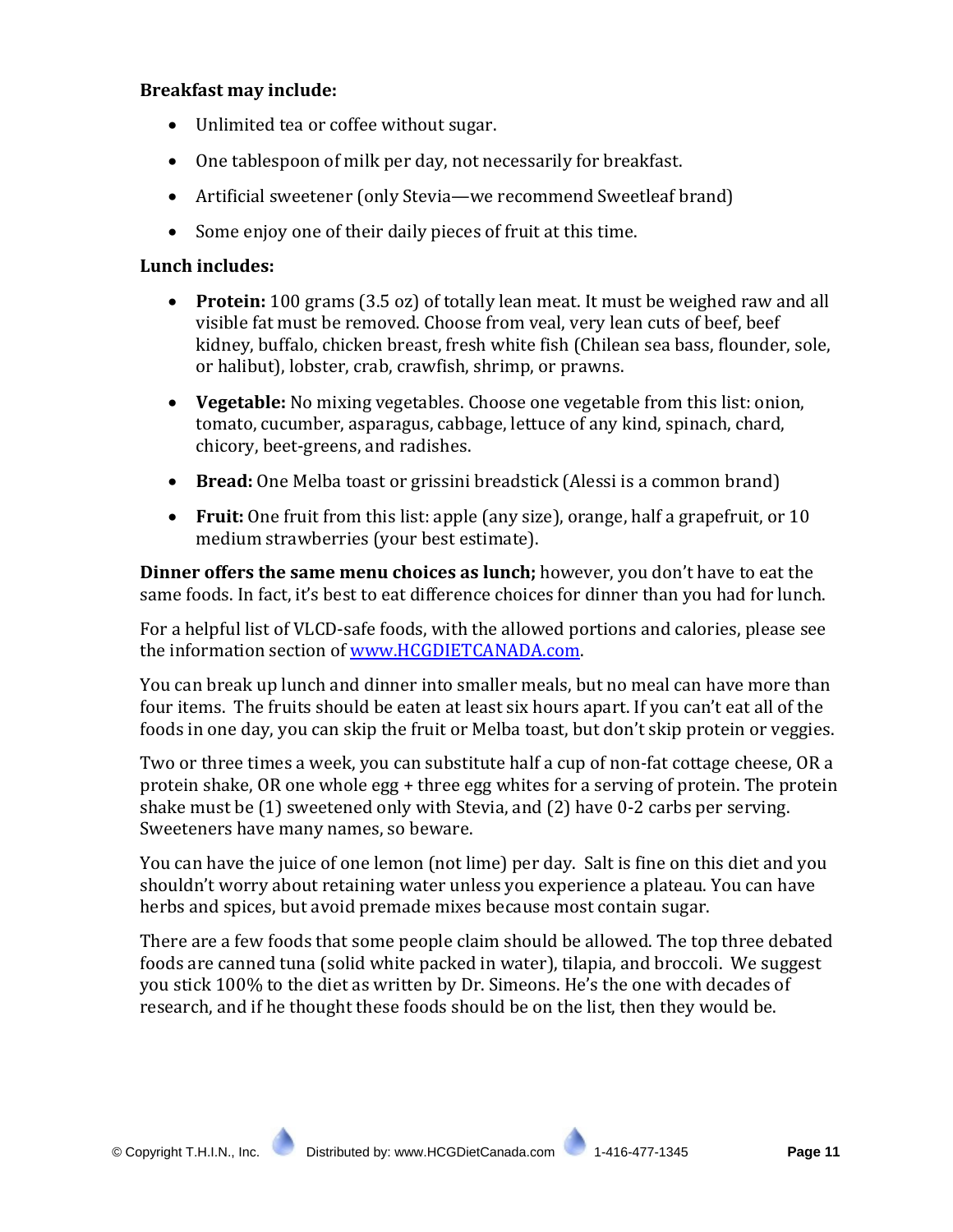#### **Weight Fluctuations & Plateaus**

During your first round of HCG, you should weigh yourself several times a week, if not every day. If you find that you have gained more than four ounces, it is likely that you've slipped somewhere on the diet. The smallest variation or cheating on the foods, the water, or the personal care products can make a big difference while taking HCG.

In the beginning, you will lose weight quickly—as much as 2-6 pounds per day. That will slow down, particularly for women, after five days or so. Occasionally, you may get stuck or fluctuate for up to a week, even while following the plan exactly. The best remedy for this is persistence. It never fails – and we mean NEVER – that this ends within a few days and the body drops more weight, sometimes 1-3 lbs in a day.

During TOM (time of month), women may see the scale stall for a few days. But the biggest reason for a plateau that isn't caused by cheating is reaching a former weight. If you have lost and regained weight one or more times in your past, you have other "setpoint" weights that the body may perceive as a normal weight. This plateau can last up to two weeks – one week is typical.

#### **NOTE: When the scale isn't moving, the tape measure is. Measure – you'll see!**

If you are experiencing a naturally-occurring plateau for four or more days, you may do an "**Apple Day**." Naturally-occurring means that you have not cheated or done anything you shouldn't do on VLCD.

An Apple Day goes like this: From noon one day and until noon the next, you may eat six large apples. Drink water to quench your thirst. The apples release any water weight and you should see a scale movement the next morning. Even though it's only water weight, that can keep you motivated. Do continue to take your drops on an Apple Day, and eat lunch as scheduled at the end of the 24 hours.

Before jumping into an apple day, here are questions to ask yourself: Have you varied at all from the permitted foods? Are you drinking less than two liters of water a day? Are you getting poor sleep or have you been under more stress? Have you been using extra salt or taken new medications? Do any of your personal care products contain oil? **If the answer to any of these questions is Yes, then an apple day will not work, and you will need to address the cause of the plateau.**

#### **Step 3: Maintenance (2 parts)**

Six weeks of maintenance is the time your body needs to stabilize at your new setpoint weight while introducing more food. This is a weight that you'll be able to maintain by eating normally. **It is critical that you follow the rules of maintenance; otherwise, you are likely to gain the weight back pretty quickly.**

In maintenance your goal is to stay within 2.0 lbs of your LDW (Last Drops Weight) mentioned previously. To do this, you must know your BMR (Basal Metabolic Rate) and eat enough of the right foods to equal the number of calories suggested by your BMR.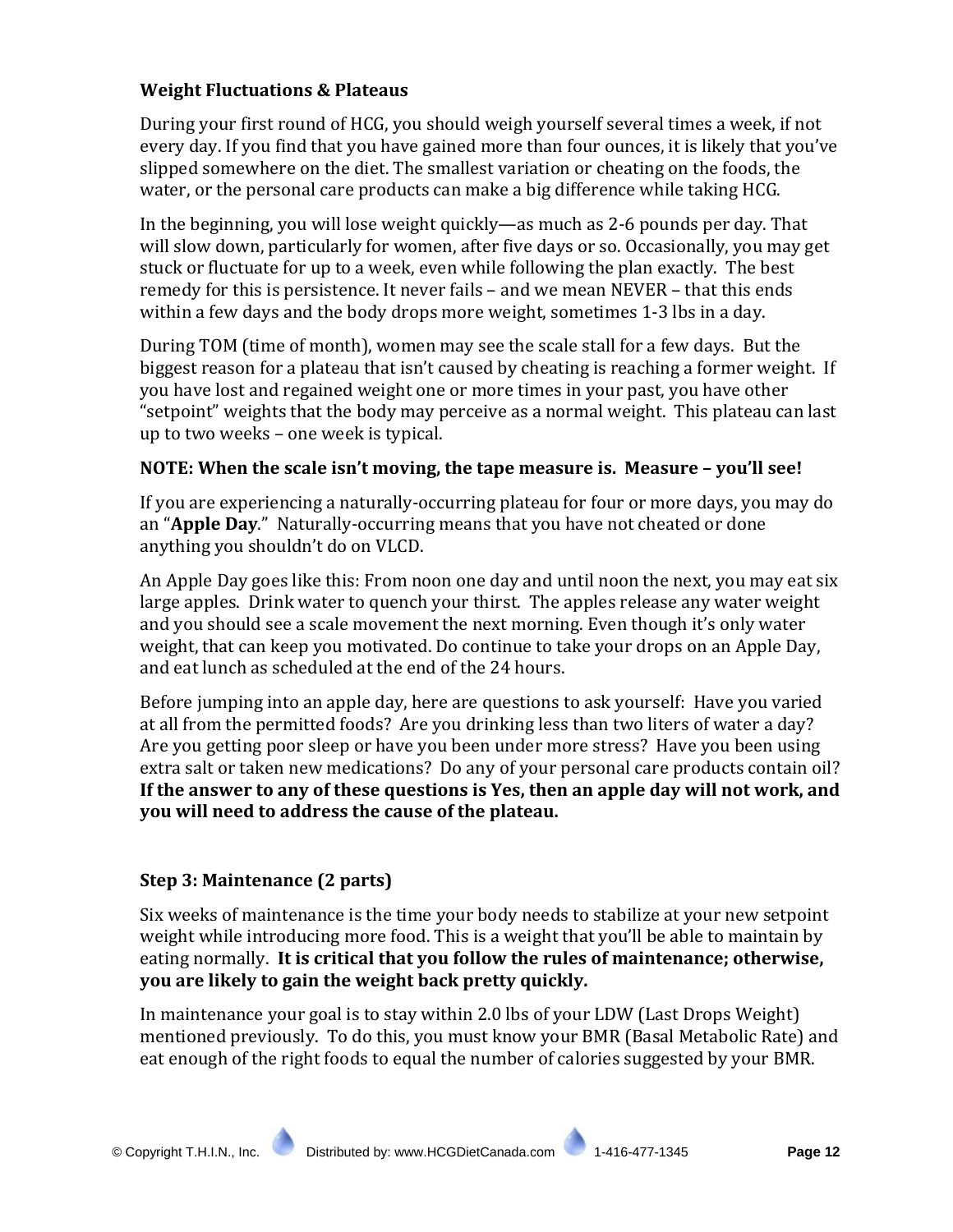This is where all other diets fail and the HCG protocol succeeds. No other diet affects the hypothalamus so that it reprograms/resets the metabolism to burn calories at the rate that allows you to stay at your new weight. On other diets, if you don't stay on them for life, you're out of luck. Not so with the HCG Protocol…thanks to Maintenance!

## o **Step 1: Maintenance 1 (M1)**: **No Sugar, No Starch**

Weeks 1-3 immediately following VLCD you'll eat from a list of foods that have very little sugar or starch. (No alcohol until Week 4.) For a list of M1 foods, please see the information section of www.HCGDIETCANADA.com.

Many people find that after VLCD, they need to take a digestive enzyme during the first few weeks of Maintenance to help digest the new foods.

You may start exercising again if you wish, but be sure to factor that into your BMR and eat enough calories. **Eating too little is the most common reason for weight gain in M1!**

- **Week 1** is the most critical week. You should not eat any foods from the "Caution" part of the list. About 35% of HCG dieters stabilize in Week 1, meaning they don't gain or lose more than 2.0 lbs. Most need more time. If you don't stabilize in Week 1, be very careful when adding Caution foods.
- **Week 2** is when you can start adding what are called Caution foods things like nuts, dairy, fattier meats like bacon and hot dogs **IF** your weight did not move more than 2.0 lbs up or down during Week 1.
- **Week 3** is more lenient with Caution foods, **IF** your weight stayed within 2.0 lbs of your LDW. You'll see the suggested schedule for adding Caution foods in the M1 Food List. At the end of Week 3, your weight should be stabilized within 2.0 lbs of LDW and you're ready to move to Maintenance 2.

## o **Step 2: Maintenance 2 (M2): Add Sugar & Starch**

Weeks 4-6 immediately following Maintenance 1 you will gradually add foods you enjoy back into your diet. Move slowly so that your metabolism can get used to these new foods and use the calories efficiently. For a list of starches to add slowly, please see the information section of www.HCGDIETCANADA.com.

- **Week 4** you can add **one carb food per day, but it should be a** *different* **food each day**. Stick with good carbs like brown or whole grain rice, peanut butter, whole grain bread, melon, grapes, oatmeal, lentils, peas, beans, etc.
- **Week 5** you can have **two carb foods per day, not at the same meal**. Foods like popcorn, trail mix, sugar-free ice cream, shredded wheat, cashews, and macadamia nuts are good choices.
- **Week 6** you can **start combining carb foods at the same meal once a day**. *Very slowly* add foods like cocoa, juices, potatoes, corn, yogurt, rice cakes, etc.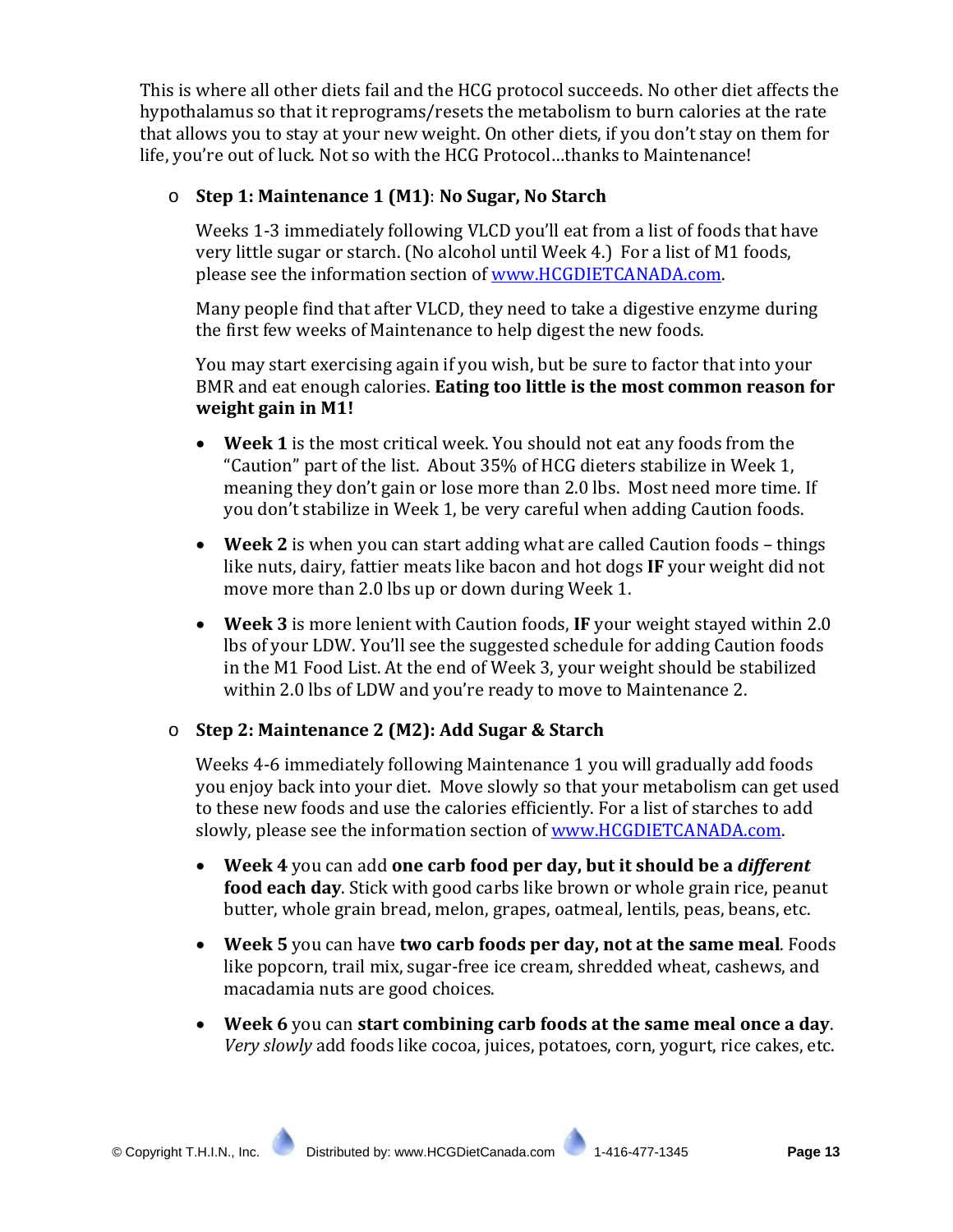**Weighing:** During both phases of Maintenance you MUST weigh yourself every day at the same time before eating or drinking. Watch for any weight gain of more than 2.0 pounds over your LDW (Last Drops Weight). If or when you go over 2.0 pounds from LDW, **you MUST do a Steak Day on that very same day**. It won't help to do it the next day or the day after.It may take three weeks of maintenance for wild fluctuations in weight to stop. This is common and not a cause for concern. Just follow the M1 guidelines and perform a steak day when needed.

**Steak Day (aka Lean Protein Day):** You will skip breakfast and lunch and drink plenty of water all day. At dinner, eat a large steak or other lean meat, along with an apple or a raw tomato—nothing more. The excess will be gone at the next morning's weigh-in.

There is no such thing as an "apple and cheese day" or an "egg day" or any other such nonsense. These are gimmicks that have never been proven to work and could cause further weight gain and problems with stabilizing.

Do not try to lose more weight during maintenance! If your weight hasn't already stabilized for at least a week and it falls more than 2.0 lbs below LDW during Maintenance, this means your weight isn't stable. Stabilizing means it shouldn't go up or down. If you don't stabilize, you risk gaining back the weight, so take this seriously!

## **Life Phase (Full Integration of Food)**

After finishing maintenance, if you still have excess fat to lose you can start another round of the protocol when you're ready. If you've reached your goal and successfully finished six weeks of maintenance, your metabolism will be set at its new rate and you'll have a new setpoint weight. You can now eat "normally" without fear of gaining weight.

You must understand that "normal" may not be the same as the way you ate that caused the weight gain to start with. If your diet used to be lots of processed, high fat, or high sugar foods, then that is not normal eating.

Normal means choosing these foods for special occasions or once a week on a splurge meal. You can still have "sinful" foods but you can't eat them every day or your metabolism will again become overloaded (as described previously) and start to store the excess as fat.

Avoid meals that are high in both fat *and* carbs. Either one alone may not cause trouble, but the combination can be a recipe for weight gain. Yes, you can eat that large plate of ribs, but don't pair it with a baked potato or fries. Instead, eat a raw veggie salad or non-starchy vegetable like steamed broccoli—with cheese sauce!

Know your daily calorie limit. A good guideline for women is 11 times your target weight. For men, aim for 12 times your target weight. For example, a woman who weighs 150 lbs would need at least 1650 calories per day, more if she is fairly active. These guidelines will help you avoid overeating. **If you continue to weigh daily and do a Steak Day when the scale moves up more than 2.0 pounds, your new weight will be easy to maintain.**

Do not attempt to do anything close to a 500-calorie diet after you're finished. It can lead to weight gain and protein deficiencies. It is only the use of HCG that allows the body to get